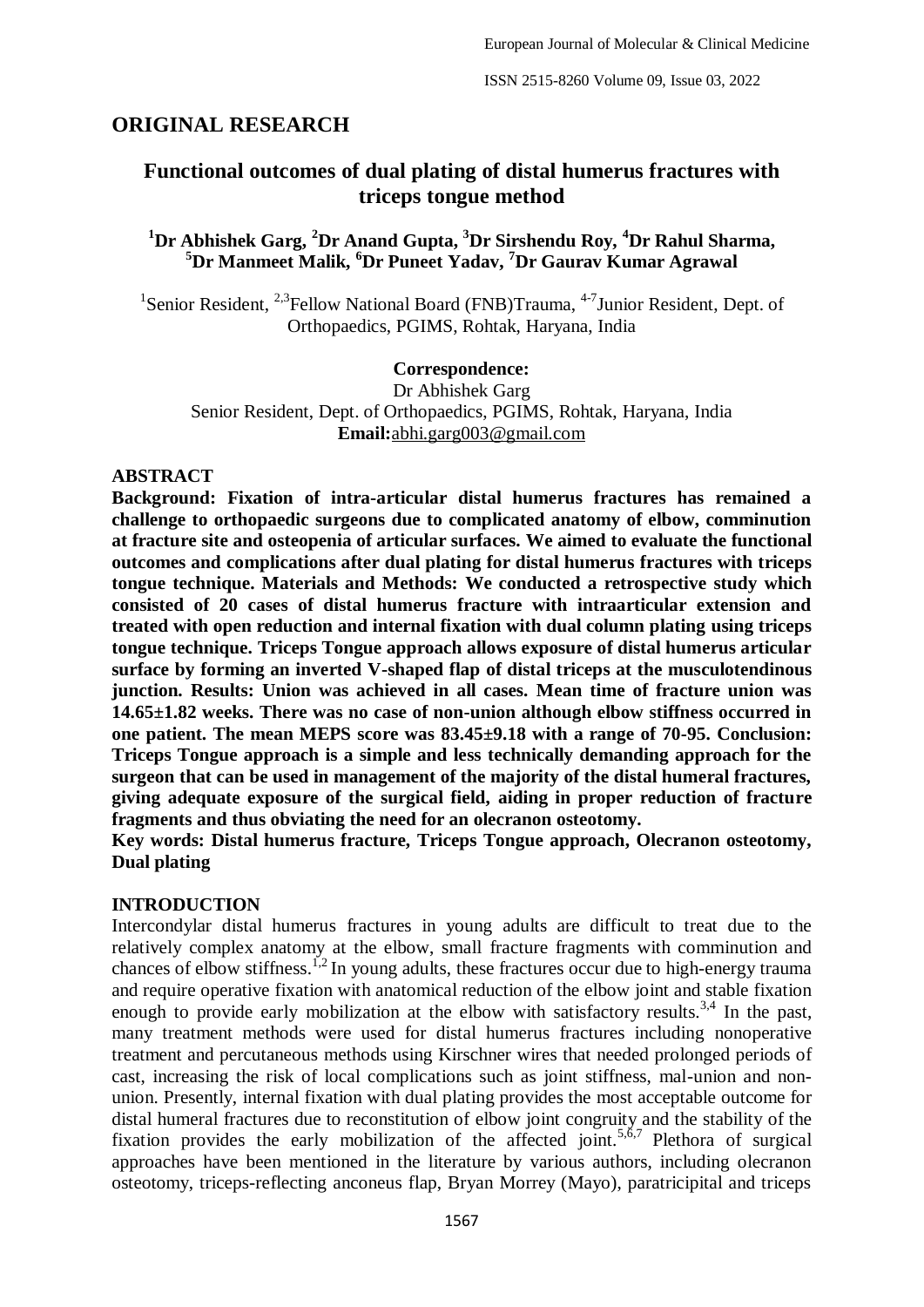tongue. The olecranon osteotomy has been the gold standard in complex distal humerus fractures as it is the most extensive approach providing the maximum visualization of the articular surface of the distal humerus. However, this olecranon osteotomy approach has its own set of complications like malunion, nonunion, additional implant. Furthermore, implant loosening can arise from performing the olecranon osteotomy.<sup>8,9</sup>We aimed to evaluate the functional outcomes and complications after dual plating for distal humerus fractures with triceps tongue technique.

## **MATERIALS AND METHODS**

The present retrospective study was conducted in the Department of Orthopaedics, PGIMS Rohtak and included 20 cases aged between 20-70 years, who were operated for distal humerus fractures over last 3 years with dual plating by triceps tongue technique. Patients were retrospectively followed up with all their previous surgical records and radiographs. Patients were clinically examined and functional outcomes were noted. Patients with single distal humerus fracture, all distal humerus fractures with intra articular extensions based on AO classification, and those without pain or arthritis of elbow before surgery were included in the study. Patients with age more than 70 years, patients having elbow stiffness before surgery, having congenital or acquired deformity of injured limb before surgery, pathological fractures and open fractureswere excluded from the study.

Radiographs were taken in two planes, anteroposterior view and lateral view before planning for surgical fixation for distal humerus fractures. All the surgeries were performed under general anaesthesia in lateral decubitus position with application of tourniquet. A Posterior longitudinal midline incision was given over posterior aspect of elbow with slight curvature over olecranon prominence avoiding incision over the tip of olecranon. Full-thickness skin flaps were elevated. The ulnar nerve lying on the back of the medial epicondyle was fully dissected out and protected throughout the surgery. Triceps tongue technique was used for exposure of the fracture site which included transection of triceps at the musculotendinous junction (V-Y incision).Triceps tongue technique is advantageous as it allows fracture reduction and fixation without performing olecranon osteotomy. It is essential to preserve a thick portion of the tendon on all sides of the tongue for tendon-to-tendon repair to be used during closure at the end of the surgery. The intra-articular fracture fragments were reduced and temporarily fixed with K wires followed by fixation with partially threaded cannulated screws. When satisfactory reduction was achieved, definitive fixation was performed by the dual plating system. We used both parallel and orthogonal plating techniques in the patients (Fig. 1,2).



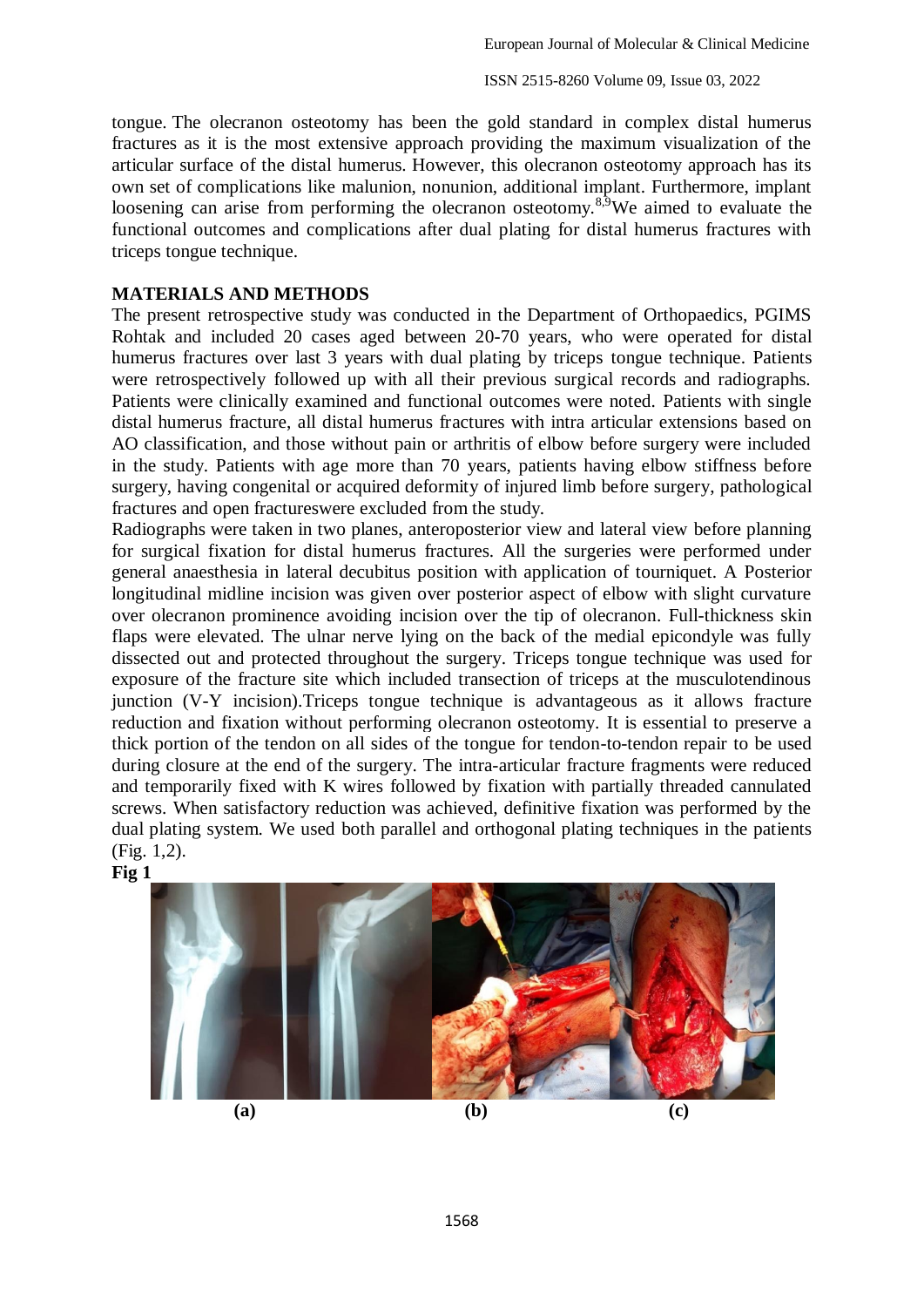ISSN 2515-8260 Volume 09, Issue 03, 2022







- (a) Preoperative X-ray showing intra articular distal humerus fracture
- (b) Triceps tongue being made at musculotendinous junction
- (c) Triceps tongue made and flaps retracted
- (d) Intraoperative picture showing fracture fixation with dual plates
- (e) Immediate post op showing dual column plating
- (f) Showing healed fracture
- (g) (h) Showing elbow ROM at follow up

### **Fig 2**



(a) (b) Preoperative xray showing intra articular distal humerus fracture

(c) Immediate post op showing dual plate fixation

A posterior above elbow slab was applied at the time of surgery. Passive elbow mobilization exercise was started only 3 days after surgery while a full range of elbow exercises were started after suture removal. The functional results of elbow were assessed Mayo Elbow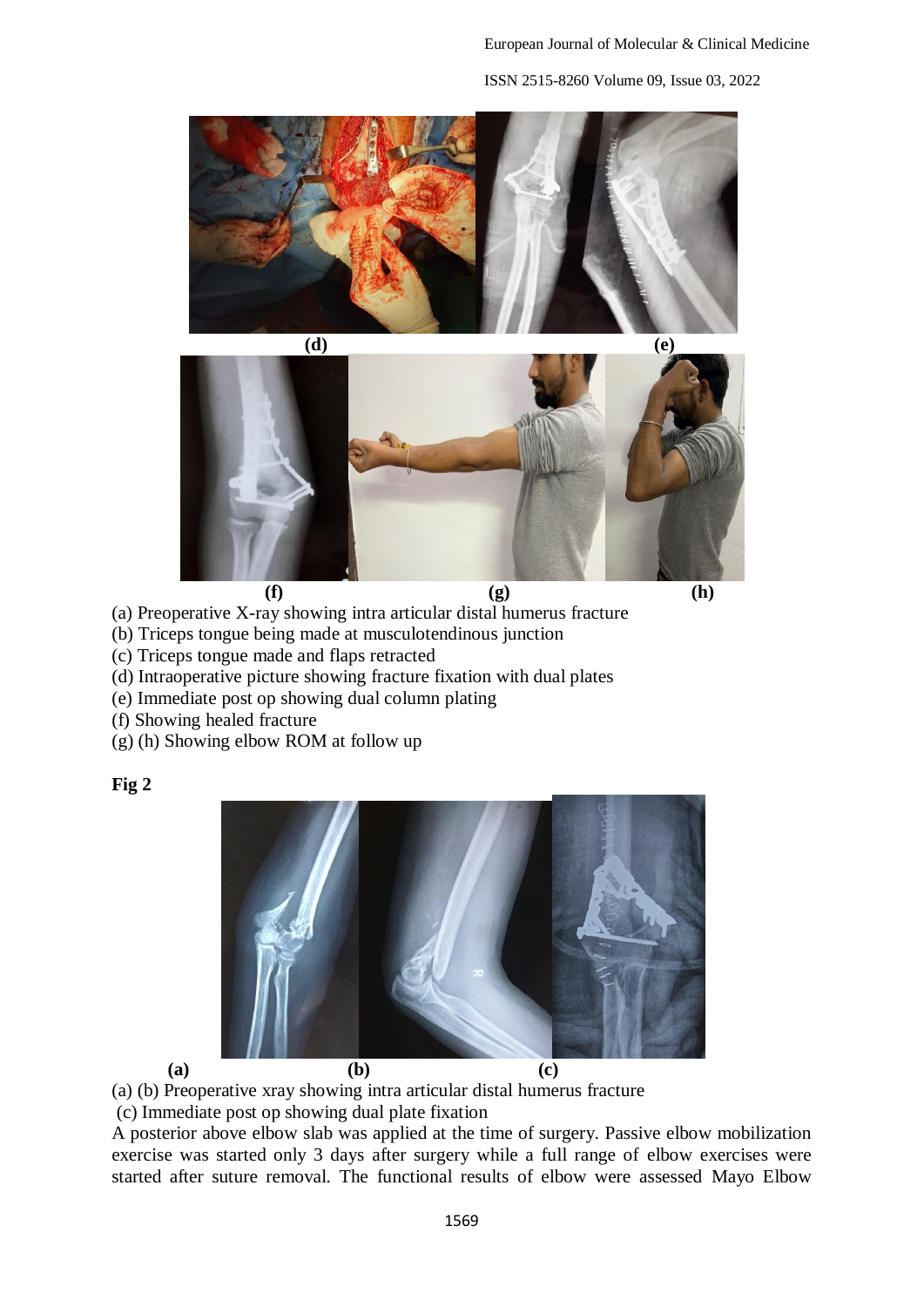performance Score (MEPS) and total range of motion of elbow joint at least 6 months after surgery and patient's satisfaction based on surgical outcomes were assessed individually. Statistical analysis was done with SPSS version 16 using descriptive statistical methods including the Pearson Chi squared test and student-t test. A p value of  $\langle 0.05 \rangle$  was considered as statistically significant.

### **RESULTS**

The mean age was  $41.65 \pm 14.39$  with a range of 20-70 years. There were 13 males (65%) and 7 females (35%). Right side was involved in 12 patients (60%) while left side was involved in 8 patients (40%). 16 patients (80%) had Road side accident (RSA) as mode of trauma for their fracture while 4 patients (20%) had simple fall as the mechanism of injury for their fracture. The study had 9 patients (45 %) of C2 and 11 patients (55%) of C3 according to AO classification. All the patients had closed fractures. The choice of implants was based on surgeons' preference and financial constraints of the patient. Precontoured anatomical column specific locking compression plates (LCP) were used in this study in all the patients. Mean time of fracture union was  $14.65 \pm 1.82$  weeks. Range of motion at elbow at final follow up was  $122\pm 15.46$  degrees (Table 1).

| <b>Parameter</b>                      | <b>Number</b>     |
|---------------------------------------|-------------------|
| Mean Age                              | $41.55 \pm 14.39$ |
| <b>Sex</b>                            | $M=13$            |
|                                       | $F=7$             |
| Side                                  | $R=12$            |
|                                       | $L=8$             |
| Mode of Injury                        | $RSA-16$          |
|                                       | Fall-4            |
| Fracture classification (AO)          | $C2 - 9$          |
|                                       | $C3 - 11$         |
| Mean time of fracture healing (weeks) | $14.65 \pm 1.82$  |
| Mean Range of Motion (degrees)        | $122 \pm 15.46$   |
| <b>Mean MEPS</b> score                | $83.45 \pm 9.18$  |

|  | Table 1: Showing demographic profile and results |  |
|--|--------------------------------------------------|--|
|  |                                                  |  |
|  |                                                  |  |
|  |                                                  |  |

One patient had decreased ROM due to stiffness at the elbow joint due to poor compliance of physiotherapy exercises. 1 patient had superficial infection which was managed with intravenous antibiotics. No deep infection and no case of non union was noted in this study. No case of neurovascular injury post injury was reported in the present study (Table 2).

### **Table 2: Complications**

| Complication          | No of patients |
|-----------------------|----------------|
| Superficial infection |                |
| Deep infection        |                |
| Non union             |                |
| Elbow stiffness       |                |

Final results using MEPS scoring system (Fig 3) showed excellent outcome in 12 patients(60%), good results in 5 patients(25%), fair result in 2 patients (10%) and poor result in 1 patient (5%).The mean MEPS score was 83.45±9.18 with a range of 70-95.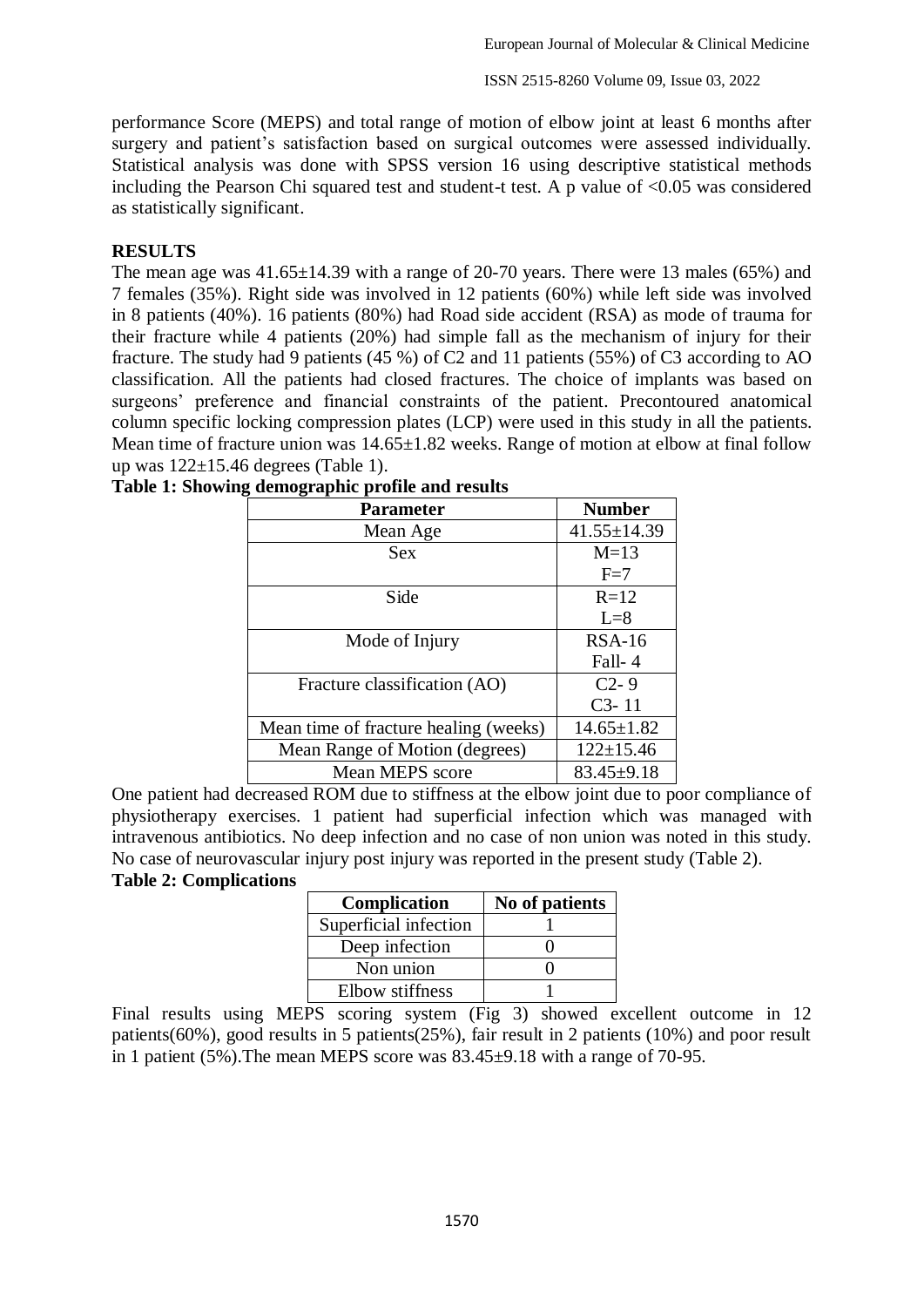ISSN 2515-8260 Volume 09, Issue 03, 2022



**Fig 3: Showing Functional Outcomes according to MEPS**

#### **DISCUSSION**

Treatment of the distal humerus fractures is debatable, with advocates of nonsurgical management in brace as well as surgical fixation using plates.<sup>10,11</sup> Sarmiento et al in their series on functional bracing of comminuted extra articular distal humerus fractures had shown radiological union of the fracture in 96% patients with good functional results, thus advocating the use of functional cast bracing for these fractures.<sup>12</sup> Irrespective of the treatment method chosen, any substantial damage to the distal humerus usually results in limitation of motion, pain and possibly instability. Open reduction and internal fixation of distal humerus is influenced by several factors like the stability of fixation, bone quality, type of fixation, comminution at the fracture site and condition of soft tissues after injury.<sup>13,14</sup>

The triceps tongue approach to the distal humerus was originally described by Van Gorder and is a useful approach for distal humerus fractures providing advantages over other approaches used for distal humerus fracture fixation. Being less technically demanding for the surgeon, it provides good visualization of the distal humerus articular surface and meta diaphyseal region for fracture fixation. By avoiding an olecranon osteotomy, the ulna is not violated, additional implants are avoided that are needed for olecranon osteotomy fixation and surgical time is reduced, thus reducing the blood loss and other surgical complications.<sup>15</sup>But for complex intraarticular distal humerus fracture triceps tongue approach may not provide the required exposure for fracture fixation for which olecranon osteotomy would still be needed. A commonly reported complication with the triceps tongue approach is the triceps weakness post surgery. However, data presented by Na et al in their study showed all 21 patients had grade V or IV triceps strength post elbow arthroplasty with the triceps tongue approach.<sup>16</sup> The mean age in our study was 41.65±14.39 which is comparable to Reddy et al who had mean age of 42.66 years in their study.<sup>17</sup>Our results are also comparable to Mani KC et al who had average age of  $36.72 \pm 14.99$  of their patients in their study.<sup>18</sup> In our study we had male preponderance as we had 13 males  $(65\%)$  which is comparable to Wang et al who had  $60\%$  males and  $40\%$  females in their study.<sup>19</sup> Male predominance is probably due to their increased involvement in outdoor physical activities and more active life as compared to females. In our study, right was involved in 60% patients that is in corroboration to results of Wang et al and Reddy et al who also had involvement of right side more than left side.<sup>17,19</sup> Right-sided predominance is probably due to direct fall injury on to the predominant side that is right in our series. Orthogonal plating in distal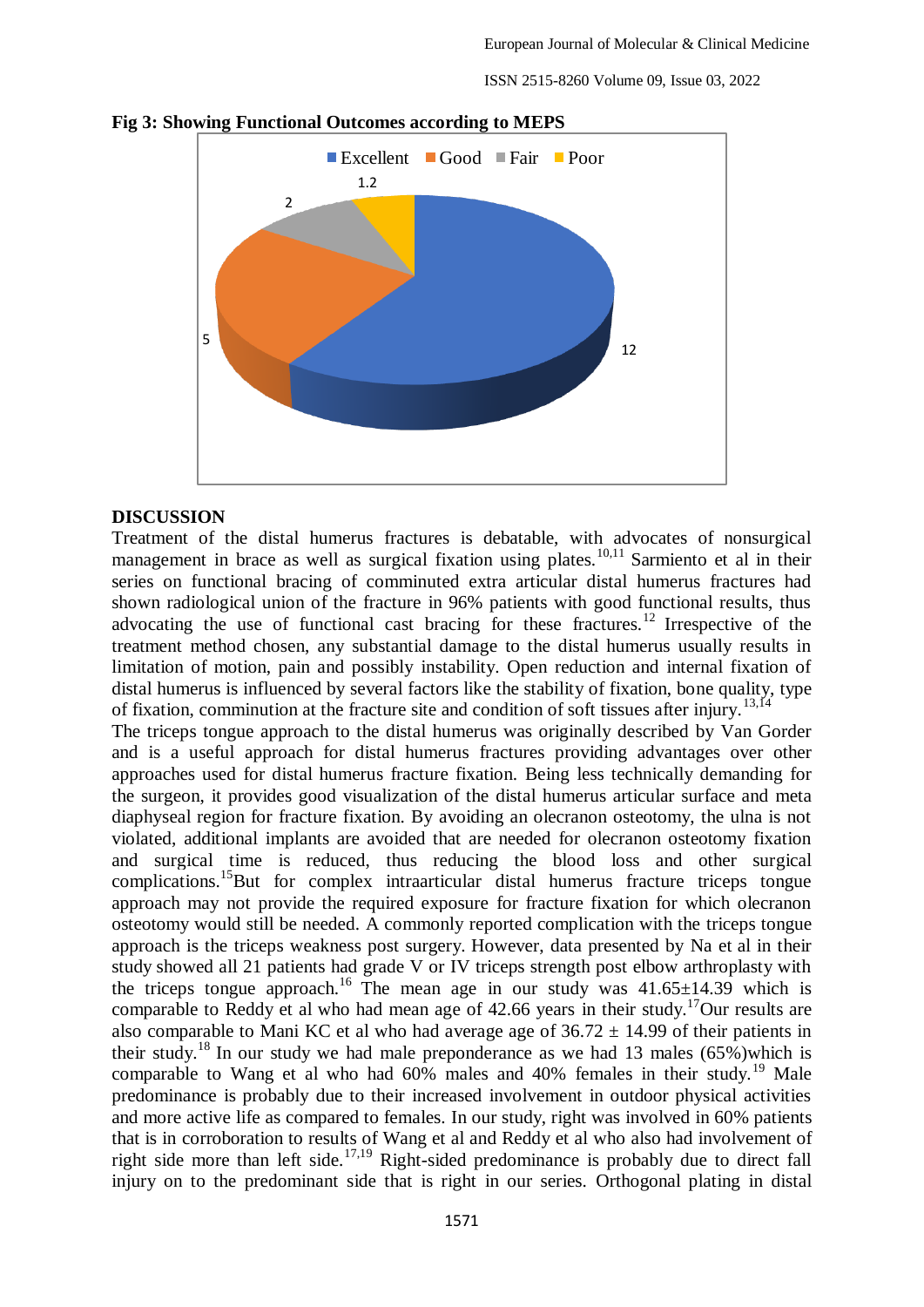ISSN 2515-8260 Volume 09, Issue 03, 2022

humerus fractures were propagated by the AO (Association for the Study of Internal Fixation) group whereas O'Driscoll et al. advocated parallel plating for distal humerus and also noted that orthogonal plating could not resist varus loads at distal humerus.<sup>20,21</sup> Helfett did not compare the two plating systems, but suggested that two plate construct at right angles were biomechanically better for the management of distal humerus fractures with better functional outcomes and patient satisfaction.<sup>22</sup> Due to the characteristic intra articular involvement and poor control of fracture fragments with closed treatment, these fractures require operative fixation. Primary goals for operative intervention are to restore articular congruity and elbow stability to decrease the incidence of posttraumatic arthritis and elbow stiffness.<sup>23</sup> The correct placement of plates, correct size and number of screws help in obtaining a stable and painless elbow, thus preventing complications such as stiffness or nonunion. The distal humerus consists of three columns that form a triangle: medial, lateral and transverse intercondylar; its stability depends on the integrity of this triangle.<sup>24</sup>The mean MEPS score in our study was 83.45±9.18. Our results corroborate with the results of Mani KC et al who had mean MEPS score of  $81.62 \pm 10.28$  (range 54-100) in their respective study.<sup>18</sup> Mani KC et al in their study noted 2 (3.70%) cases of deep infection (osteomyelitis) and 3 (5.55%) cases of superficial infection which were treated with antibiotics and debridement, one case of non union and 2 cases of delayed union. In our study we noted 1 case of superficial infection. No case of non union was seen. 1 case of elbow stiffness were seen in our study.<sup>18</sup>Final results using MEPS scoring system in our study showed excellent outcome in 12 patients (60%), good results in 5 patients (25%), fair result in 2 patients (10%) and poor result in 1 patient (5%). Our results are comparable to results of Reddy et al who showed excellent outcome in 15 patients (42.86%), good results in 13 patients (37.14%), fair result in 5 patients (14.29%) and poor result in 2 patients (5.71%) using MEPS scoring system.<sup>17</sup> Limitation of our study is small number of cases and short term follow-up.

### **CONCLUSION**

Triceps Tongue approach is a simple and less technically demanding approach for the surgeon that can be used in management of the majority of the distal humeral fractures, providing adequate visualization of the surgical field, aiding in proper reduction of fracture fragments and thus obviating the need for an olecranon osteotomy. It is easy to learn and requires no additional implants. However, major limitation of this approach is limited access to the anterior capitellum and trochlea articular surfaces thus making it difficult to manage fractures involving trochlea and anterior capitellum with this approach.

### **REFERENCES**

- 1. Schmidt-Horlohé K, Wilde P, Bonk A, Becker L, Hoffmann R: One-third tubular-hookplate osteosynthesis for olecranon osteotomies in distal humerus type-C fractures: a preliminary report of results and complications. Injury 2012;43:295-300.
- 2. Coles CP, Barei DP, Nork SE, Taitsman LA, Hanel DP, Bradford HM. The olecranon osteotomy: a six-year experience in the treatment of intraarticular fractures of the distal humerus. J Orthop Trauma 2006;20:164-71.
- 3. Chen G, Liao Q, Luo W, Li K, Zhao Y and Zhong D: Triceps-sparing versus olecranon osteotomy for ORIF: analysis of 67 cases of intercondylar fractures of the distal humerus. Injury 2011;42: 366-70.
- 4. Melton LJ, Amadio PC, Crowson CS, O'Fallon WM. Long-term trends in the incidence of distal forearm fractures. Osteoporos Int 1998;8:341–8.
- 5. Galano GJ, Ahmad CS, Levine WN. Current treatment strategies for bicolumnar distal humerus fractures. J Am Acad Orthop Surg 2010;18:20–30